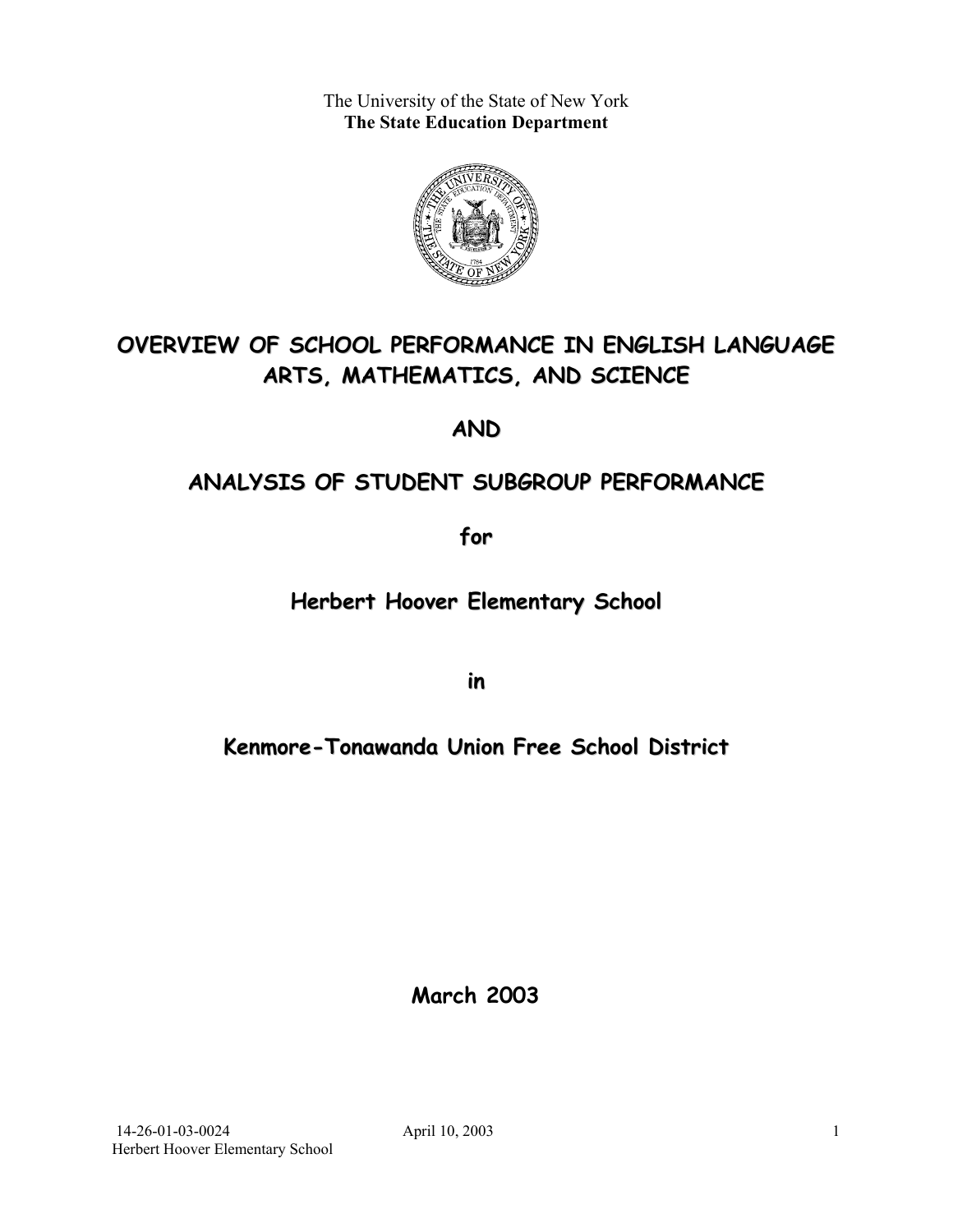#### **THE UNIVERSITY OF THE STATE OF NEW YORK**

#### **Regents of The University**

| Tonawanda      |
|----------------|
| Hollis         |
| Staten Island  |
| New Rochelle   |
| Peru           |
| Huntington     |
| North Syracuse |
| New York       |
| Belle Harbor   |
| Buffalo        |
| Hartsdale      |
| Albany         |
| <b>Bronx</b>   |
| New York       |
|                |
| Rochester      |

#### **President of The University and Commissioner of Education**

RICHARD P. MILLS

#### **Chief Operating Officer**

RICHARD H. CATE

**Deputy Commissioner for Elementary, Middle, Secondary and Continuing Education**  JAMES A. KADAMUS

#### **Coordinator, School Operations and Management Services**  CHARLES SZUBERLA

#### **Coordinator, Information and Reporting Services**

MARTHA P. MUSSER

The State Education Department does not discriminate on the basis of age, color, religion, creed, disability, marital status, veteran status, national origin, race, gender, genetic predisposition or carrier status, or sexual orientation in its educational programs, services and activities. Portions of this publication can be made available in a variety of formats, including braille, large print or audio tape, upon request. Inquiries concerning this policy of nondiscrimination should be directed to the Department's Office for Diversity, Ethics, and Access, Room 530, Education Building, Albany, NY 12234. **Requests for additional copies of this publication may be made by contacting the Publications Sales Desk, Room 309, Education Building, Albany, NY 12234.** 

Please address all correspondence about this report that is not related to data corrections to:

*School Report Card Coordinator Information and Reporting Services Team New York State Education Department Room 863 EBA 89 Washington Avenue Albany, NY 12234*  E-mail: *RPTCARD@mail.nysed.gov*

 14-26-01-03-0024 April 10, 2003 Herbert Hoover Elementary School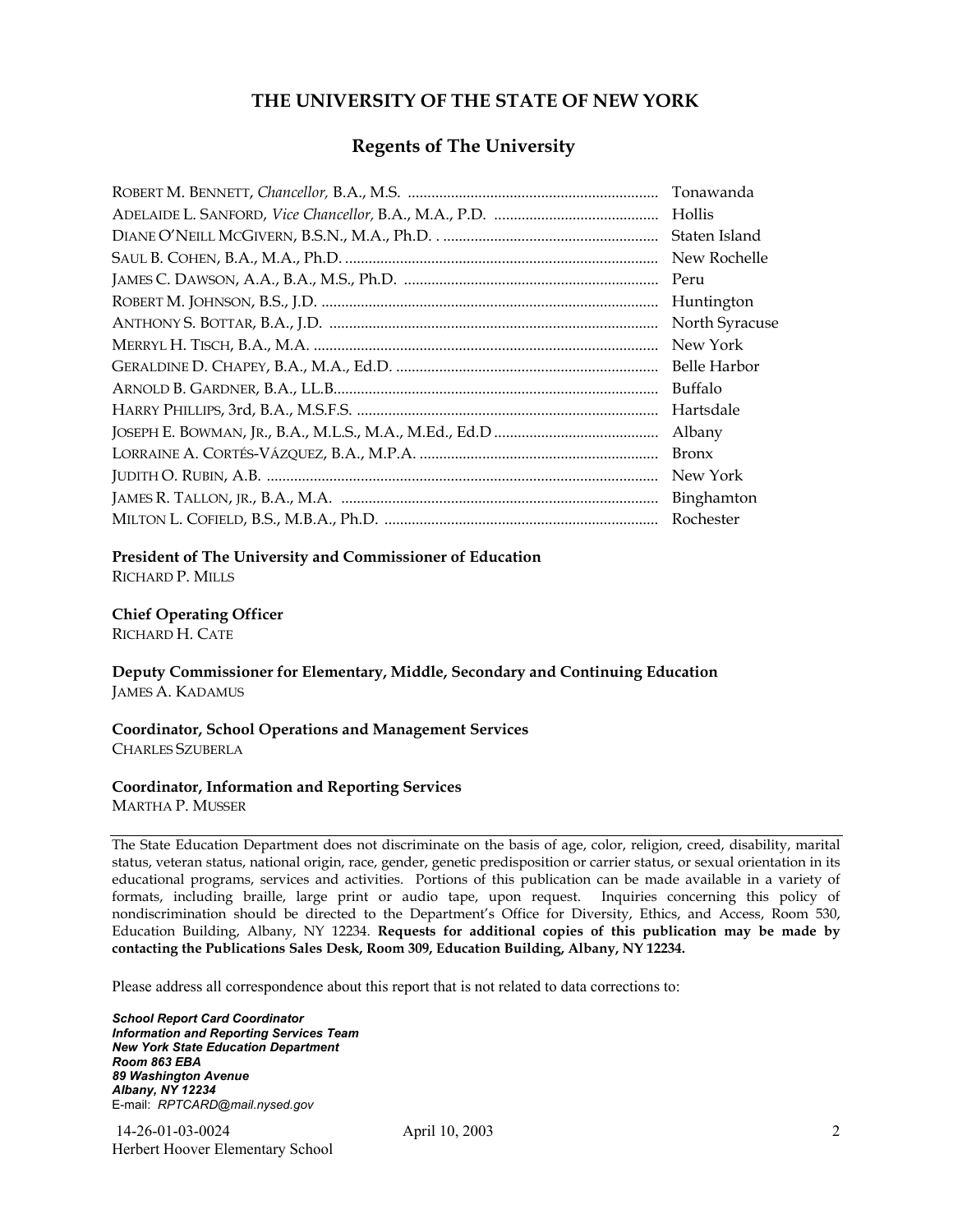The *New York State School Report Card* is an important part of the Board of Regents effort to raise learning standards for all students. It provides information to the public on student performance and other measures of school and district performance. Knowledge gained from the school report card on a school's strengths and weaknesses can be used to improve instruction and services to students.

The *New York State School Report Card* consists of three parts: the *Overview of School Performance in English Language Arts, Mathematics, and Science and Analysis of Student Subgroup Performance,* the *Comprehensive Information Report,* and the *School Accountability Report*. The *Overview and Analysis* presents performance data on measures required by the federal No Child Left Behind Act: English, mathematics, science, and graduation rate. Performance data on other State assessments can be found in the *Comprehensive Information Report*. The *School Accountability Report* provides information as to whether a school is making adequate progress toward enabling all students to achieve proficiency in English and mathematics.

State assessments are designed to help ensure that all students reach high learning standards. They show whether students are getting the foundation knowledge they need to succeed at the elementary, middle, and commencement levels and beyond. The State requires that students who are not making appropriate progress toward the standards receive academic intervention services.

In the *Overview*, performance on the elementary- and middle-level assessments in English language arts and mathematics and on the middle-level science test is reported in terms of mean scores and the percentage of students scoring at each of the four levels. These levels indicate performance on the standards from seriously deficient to advanced proficiency. Performance on the elementary-level science test is reported in terms of mean scores and the percentage of students making appropriate progress. Regents examination scores are reported in four score ranges. Scores of 65 to 100 are passing; scores of 55 to 64 earn credit toward a local diploma (with the approval of the local board of education). Though each elementary- and middle-level assessment is administered to students in a specific grade, secondary-level assessments are taken by students when they complete the coursework for the core curriculum. Therefore, the performance of students at the secondary level is measured for a student cohort rather than a group of students at a particular grade level. Students are grouped in cohorts according to the year in which they first entered grade 9.

The assessment data in the *Overview and Analysis* are for all tested students in the school, including general-education students and students with disabilities. In the *Overview*, each school's performance is compared with that of schools similar in grade level, district resources, and student needs as indicated by income and limited English proficiency (LEP) status. Each district's performance is compared with that of all public schools statewide. In the *Analysis*, performance is disaggregated by race/ethnicity, disability status, gender, LEP status, income level, and migrant status.

Explanations of terms referred to or symbols used in this part of the school report card may be found in the glossary on the last page. Further information on the school report card may be found in the guide, *Understanding Your School Report Card 2003*, available at your school or on the Information and Reporting Services Web site at www.emsc.nysed.gov/irts.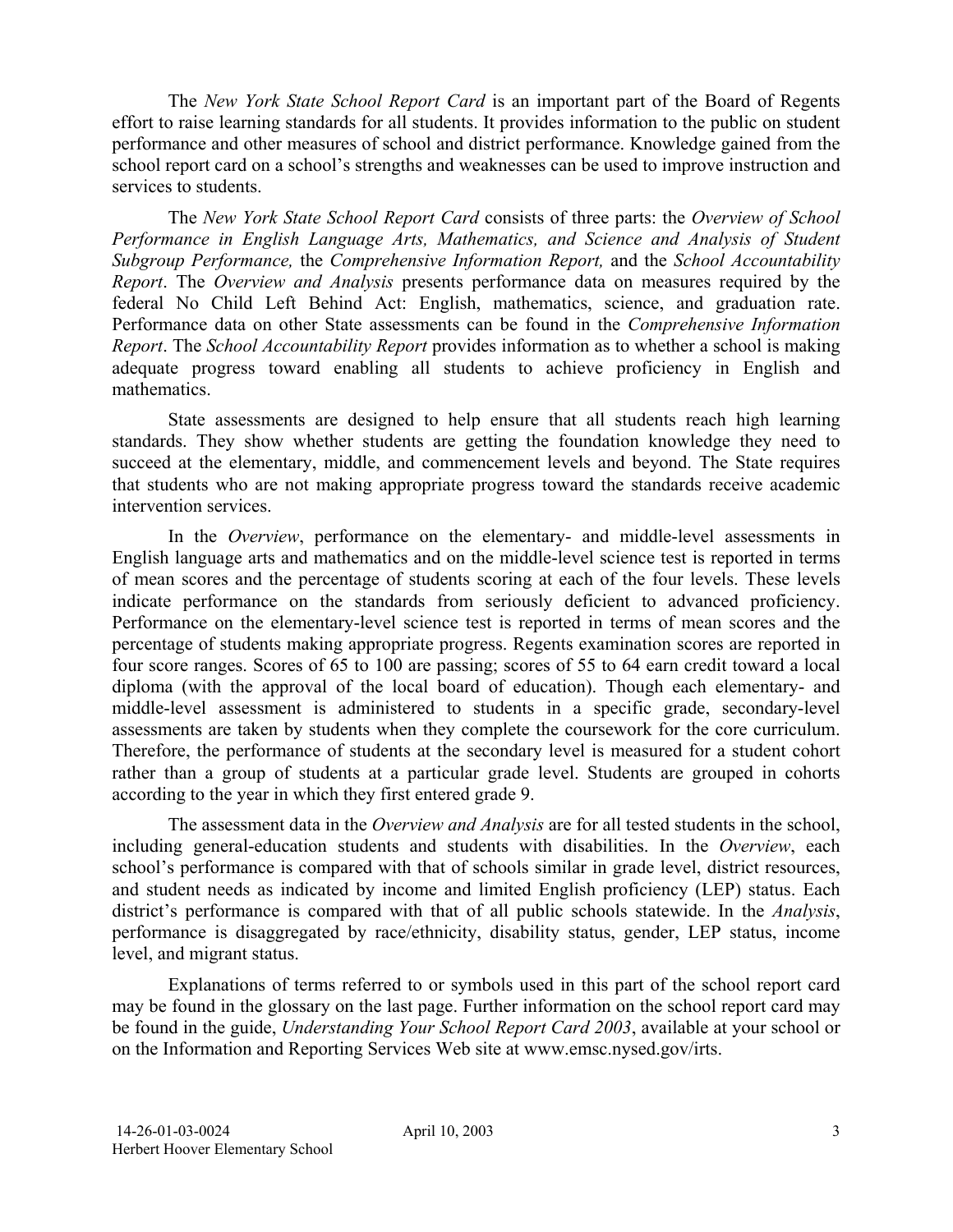# **Overview of School Performance in English Language Arts, Mathematics, and Science**

### **School Profile**

| Principal:                  | Mrs. Frances Paskowitz    | (716)874-8414<br>Phone:                              |                              |  |
|-----------------------------|---------------------------|------------------------------------------------------|------------------------------|--|
| Organization<br>$2001 - 02$ |                           | School Staff <sup>1</sup> (both full- and part-time) |                              |  |
| Grade Range                 | <b>Student Enrollment</b> | Count of Teachers                                    | Count of Other Professionals |  |
| $K-5$                       | 626                       | 39                                                   | 3                            |  |

#### **2000–01 School District-wide Total Expenditure per Pupil | \$10,555**

| <b>Student Demographics</b>                              | 1999-2000 |         | 2000-2001 |         | 2001-2002 |         |
|----------------------------------------------------------|-----------|---------|-----------|---------|-----------|---------|
| <b>Used To Determine Similar</b><br><b>Schools Group</b> | Count     | Percent | Count     | Percent | Count     | Percent |
| Limited English Proficient                               | 4         | 0.7%    |           | 0.2%    |           | 0.5%    |
| Eligible for Free Lunch                                  | 72        | 11.8%   | 90        | 14.7%   | 79        | 12.6%   |

**Similar Schools Group**  This school is in Similar Schools Group 14. All schools in this group are elementary level schools in school districts with average student needs in relation to district resource capacity. The schools in this group are in the middle range of student needs for elementary level schools in these districts.

### **2001–02 Percentage of Core Classes Taught by Highly Qualified Teachers\***

| <b>Number of Core</b><br><b>Classes</b> | <b>Percent Taught</b><br>by Highly<br>Qualified<br><b>Teachers</b> |
|-----------------------------------------|--------------------------------------------------------------------|
| 48                                      | 100%                                                               |

\*For the 2001–02 school year only, teachers of core classes are considered to be highly qualified if they are certified to teach that subject.

### **2001–02 Percentage of Teachers with No Valid Teaching Certificate\***

| Number of<br><b>Teachers</b> | <b>Percent No</b><br><b>Valid Teaching</b><br><b>Certificate</b> |
|------------------------------|------------------------------------------------------------------|
| 39                           | በ%                                                               |

\*This count includes teachers with temporary licenses who do not have a valid permanent or provisional teaching certificate.

 $\overline{a}$ 

 $1$  District-employed staff who serve in more than one school are not included in these counts.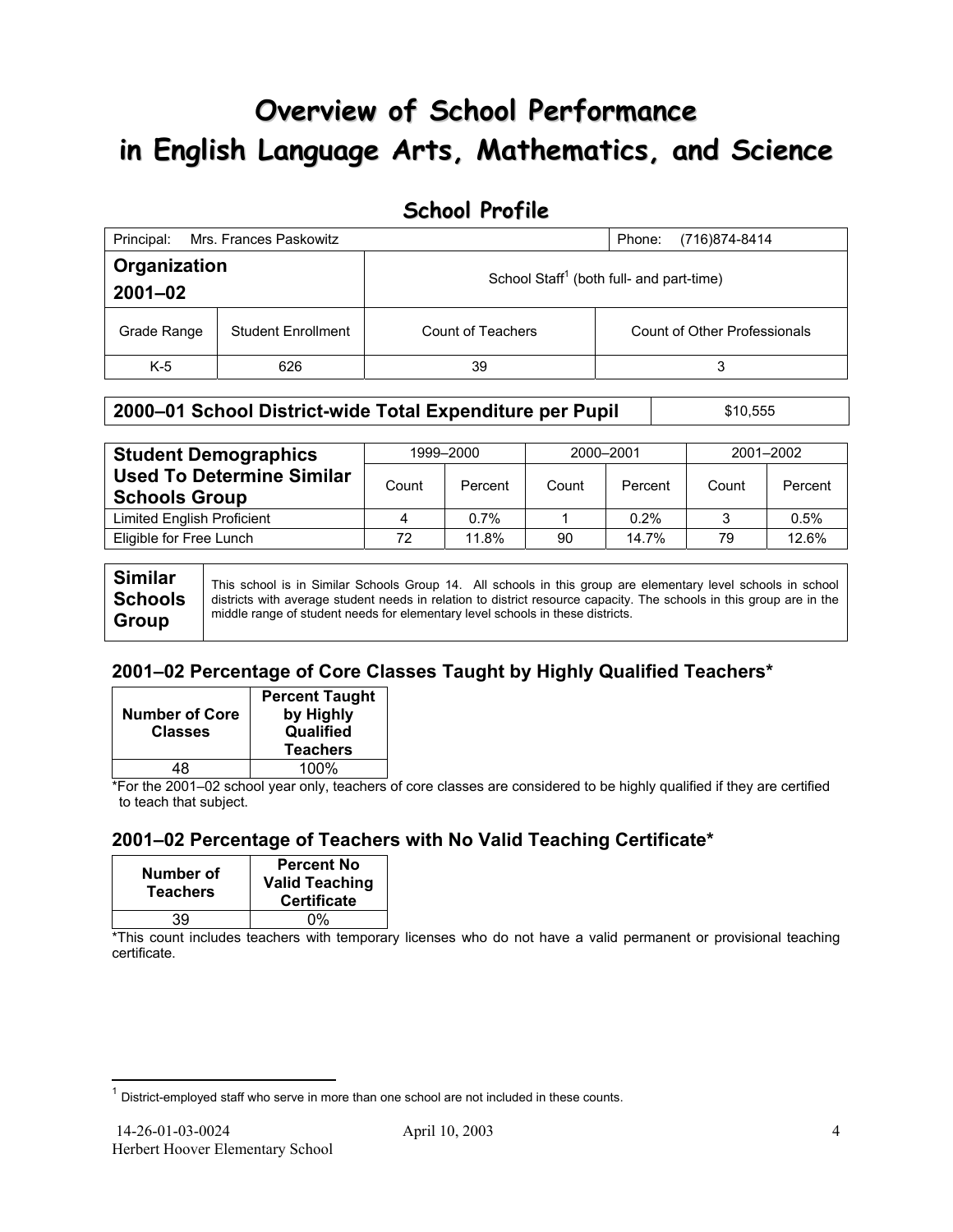English Language Arts



|                                               | <b>Counts of Students Tested</b> |                    |                    |                    |              |                   |
|-----------------------------------------------|----------------------------------|--------------------|--------------------|--------------------|--------------|-------------------|
| <b>Performance at l</b><br><b>This School</b> | Level 1<br>455-602               | Level 2<br>603-644 | Level 3<br>645-691 | Level 4<br>692-800 | <b>Total</b> | <b>Mean Score</b> |
| <b>Jan-Feb 2000</b>                           |                                  | 32                 | 59                 | 15                 | 108          | 660               |
| <b>Jan-Feb 2001</b>                           |                                  | 30                 | 60                 |                    | 100          | 654               |
| Jan-Feb 2002                                  |                                  | 29                 | 56                 | 19                 | 105          | 667               |

|         | Elementary-Level English Language Arts Levels - Listening, Reading, and Writing Standards                 |  |  |  |  |  |
|---------|-----------------------------------------------------------------------------------------------------------|--|--|--|--|--|
| Level 4 | These students exceed the standards and are moving toward high performance on the Regents examination.    |  |  |  |  |  |
| Level 3 | These students meet the standards and, with continued steady growth, should pass the Regents examination. |  |  |  |  |  |
| Level 2 | These students need extra help to meet the standards and pass the Regents examination.                    |  |  |  |  |  |
| Level 1 | These students have serious academic deficiencies.                                                        |  |  |  |  |  |

#### **Performance of Limited English Proficient (LEP) Students**

| Grade 4 | <b>English Proficiency Below Effective Participation Level</b> | <b>Making Appropriate Progress</b> |
|---------|----------------------------------------------------------------|------------------------------------|
| 2002    |                                                                |                                    |

### **Performance of Elementary-Level Students with Severe Disabilities on the New York State Alternate Assessment (NYSAA) in English**

|             | <b>Number</b><br>Tested | AA-Level 1 | <b>AA-Level 2</b> | AA-Level 3 | AA-Level 4 |
|-------------|-------------------------|------------|-------------------|------------|------------|
| $2001 - 02$ |                         |            |                   |            |            |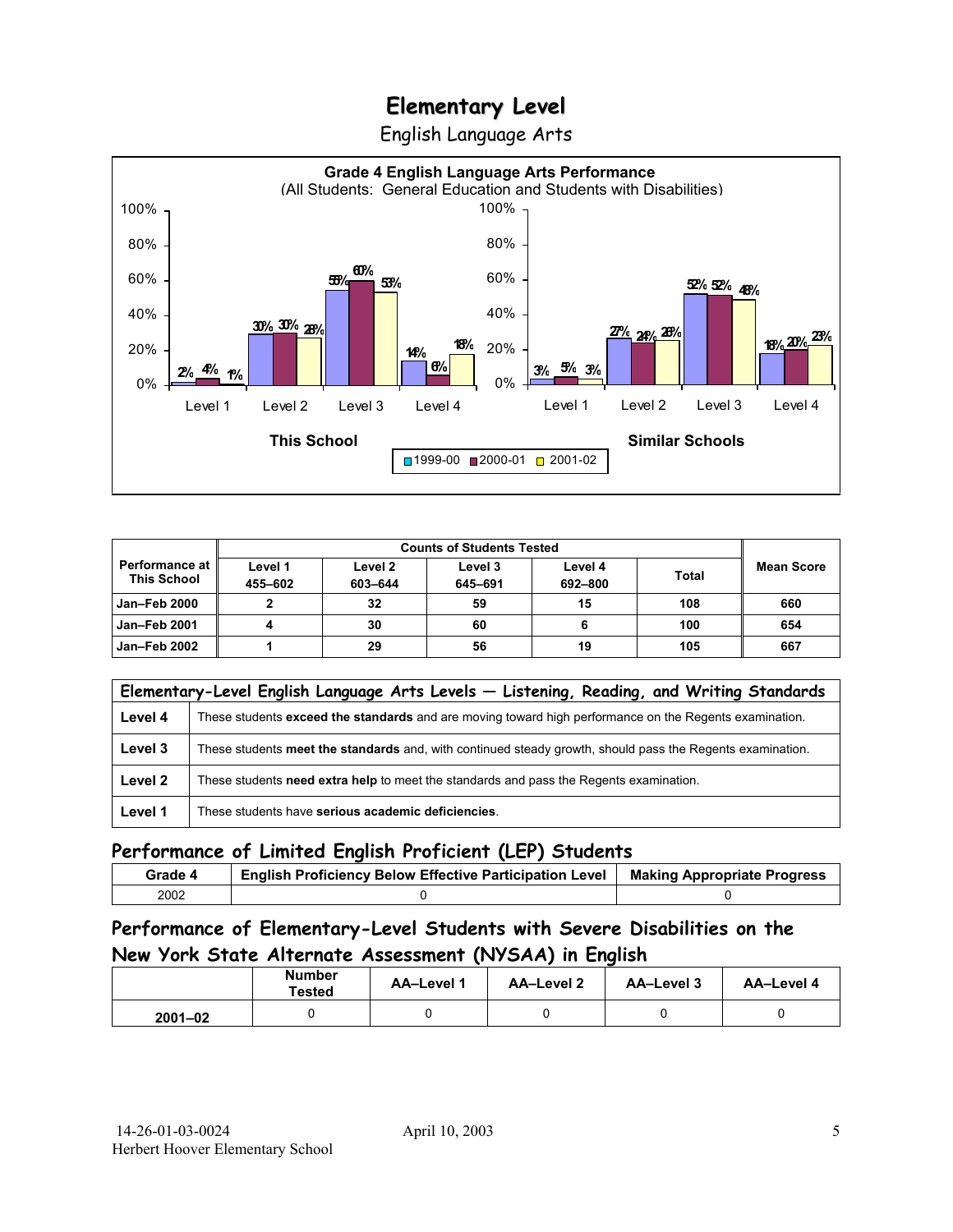### Mathematics



| <b>Counts of Students Tested</b>              |                    |                    |                    |                    |              |                   |
|-----------------------------------------------|--------------------|--------------------|--------------------|--------------------|--------------|-------------------|
| <b>Performance at I</b><br><b>This School</b> | Level 1<br>448-601 | Level 2<br>602-636 | Level 3<br>637-677 | Level 4<br>678-810 | <b>Total</b> | <b>Mean Score</b> |
| <b>May 2000</b>                               |                    | 26                 | 62                 | 17                 | 107          | 653               |
| <b>May 2001</b>                               |                    | 16                 | 54                 | 31                 | 102          | 665               |
| May 2002                                      |                    | 16                 | 56                 | 32                 | 105          | 663               |

| Elementary-Level Mathematics Levels -<br>Knowledge, Reasoning, and Problem-Solving Standards |                                                                                                           |  |  |  |  |
|----------------------------------------------------------------------------------------------|-----------------------------------------------------------------------------------------------------------|--|--|--|--|
| Level 4                                                                                      | These students exceed the standards and are moving toward high performance on the Regents examination.    |  |  |  |  |
| Level 3                                                                                      | These students meet the standards and, with continued steady growth, should pass the Regents examination. |  |  |  |  |
| Level 2                                                                                      | These students need extra help to meet the standards and pass the Regents examination.                    |  |  |  |  |
| Level 1                                                                                      | These students have serious academic deficiencies.                                                        |  |  |  |  |

**Performance of Elementary-Level Students with Severe Disabilities on the New York State Alternate Assessment (NYSAA) in Mathematics, Science, and Technology** 

|             | <b>Number</b><br><b>Tested</b> | AA-Level 1 | <b>AA-Level 2</b> | AA-Level 3 | AA-Level 4 |
|-------------|--------------------------------|------------|-------------------|------------|------------|
| $2001 - 02$ |                                |            |                   |            |            |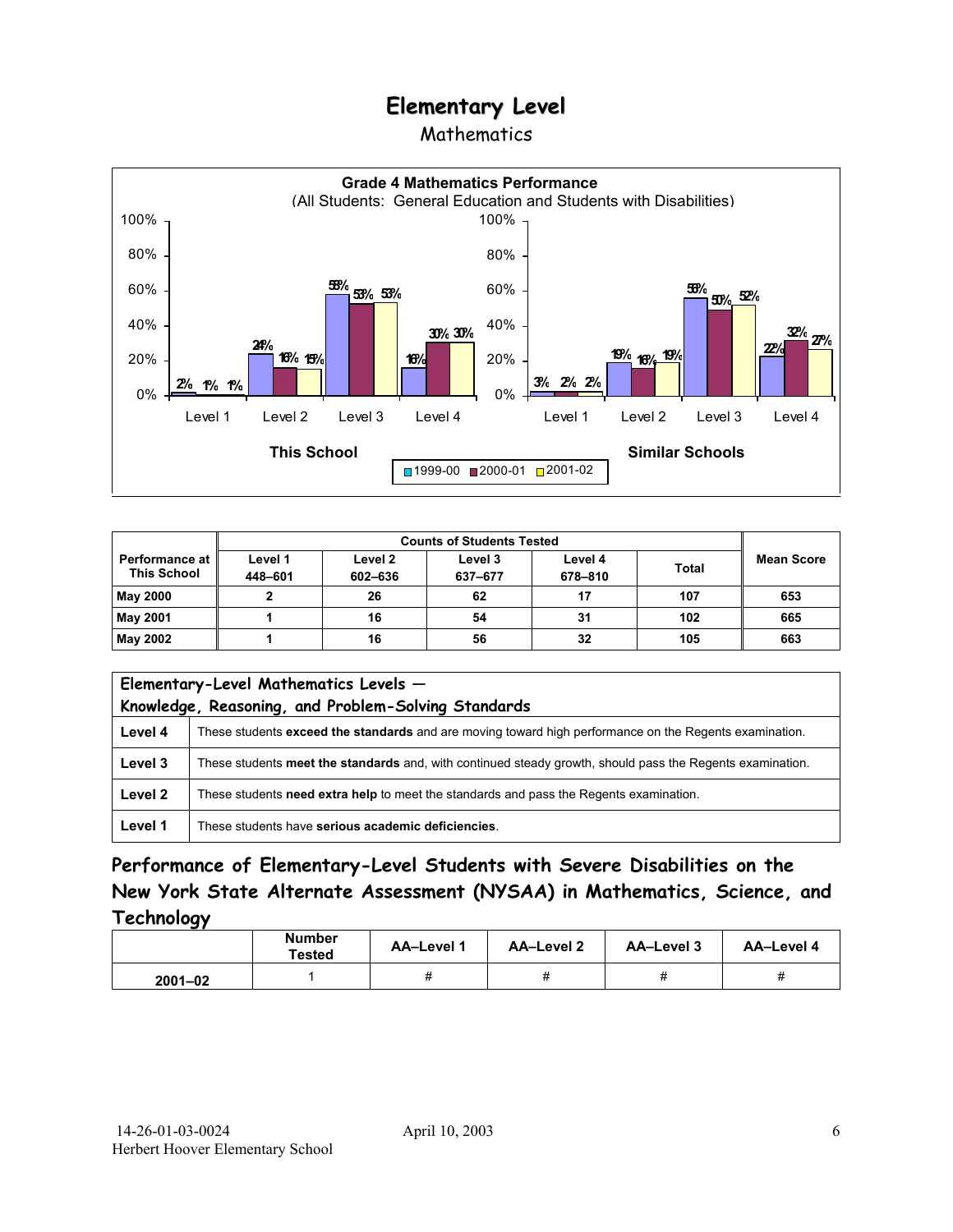Science Multiple-Choice



#### **All Students**

|                 |     | Number Tested   Number Above SDL   Mean Score |    |
|-----------------|-----|-----------------------------------------------|----|
| <b>May 2000</b> | 106 | 87                                            | 35 |
| <b>May 2001</b> | 102 | 82                                            | 34 |
| <b>May 2002</b> | 104 | 93                                            | 36 |

| Grade 4 Science - Knowledge, Reasoning, and Problem-Solving Standards |                                                                                                                                                                                                                                          |  |  |  |  |  |
|-----------------------------------------------------------------------|------------------------------------------------------------------------------------------------------------------------------------------------------------------------------------------------------------------------------------------|--|--|--|--|--|
| <b>Multiple-Choice</b><br><b>Test Component</b>                       | This component contains 45 multiple-choice questions based upon the New York State Elementary<br>Science Syllabus and referenced to the New York State Learning Standards for Mathematics, Science<br>and Technology (Elementary Level). |  |  |  |  |  |
| <b>State Designated</b>                                               | Students who correctly answer fewer than 30 of the 45 questions of the multiple-choice test component                                                                                                                                    |  |  |  |  |  |
| Level (SDL)                                                           | must receive academic intervention services in the following term of instruction.                                                                                                                                                        |  |  |  |  |  |
| <b>School Mean</b>                                                    | For the multiple-choice test component, the mean score is the average number of correct answers for                                                                                                                                      |  |  |  |  |  |
| <b>Scores</b>                                                         | students tested. If all tested students answered all questions correctly, this score would be 45.                                                                                                                                        |  |  |  |  |  |

## **Elementary Level**

Science Performance Test

The elementary-level science test is composed of two sections, the multiple-choice section (described above) and the performance test. The performance test is not used to determine the need for academic intervention services or for accountability purposes because not all students are administered the same three tasks.

| All Students    |                                           |    |  |  |  |  |  |
|-----------------|-------------------------------------------|----|--|--|--|--|--|
|                 | <b>Number Tested</b><br><b>Mean Score</b> |    |  |  |  |  |  |
| May 2000        | 103                                       | 37 |  |  |  |  |  |
| <b>May 2001</b> | 100                                       | 40 |  |  |  |  |  |
| May 2002        | 102                                       | 40 |  |  |  |  |  |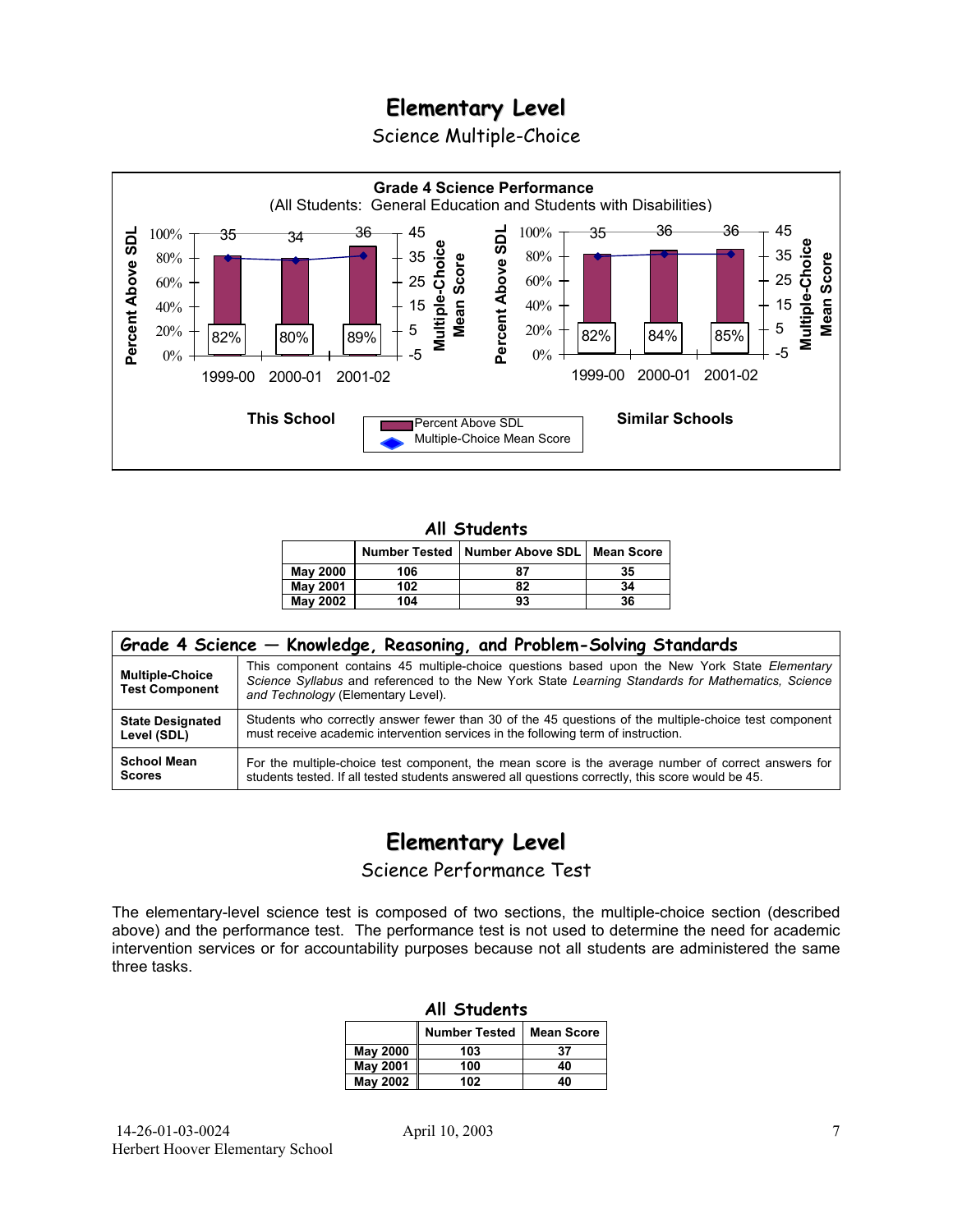# **Analysis of Student Subgroup Performance**

Historically, on State assessments the average performance of Black, Hispanic, and Native American students has been lower than that of White and Asian students. Similarly, students from lowincome families have not performed as well as those from higher income families. A high priority of the Board of Regents is to eliminate these gaps in student performance. In addition, Title I of the federal Elementary and Secondary Education Act includes explicit requirements "to ensure that students served by Title I are given the same opportunity to achieve to high standards and are held to the same high expectations as all students in each State."

This section of the school report card provides performance data by racial/ethnic group, disability status, gender, English proficiency status, income level, and migrant status. The purpose of the student subgroup analyses is to determine if students who perform below the standards in any school tend to fall into particular groups, such as minority students, limited English proficient students, or economically disadvantaged students. If these analyses provide evidence that students in one of the groups achieve at a lower level than other students, the school and community should examine the reasons for this lower performance and make necessary changes in curriculum, instruction, and student support services to remedy these performance gaps.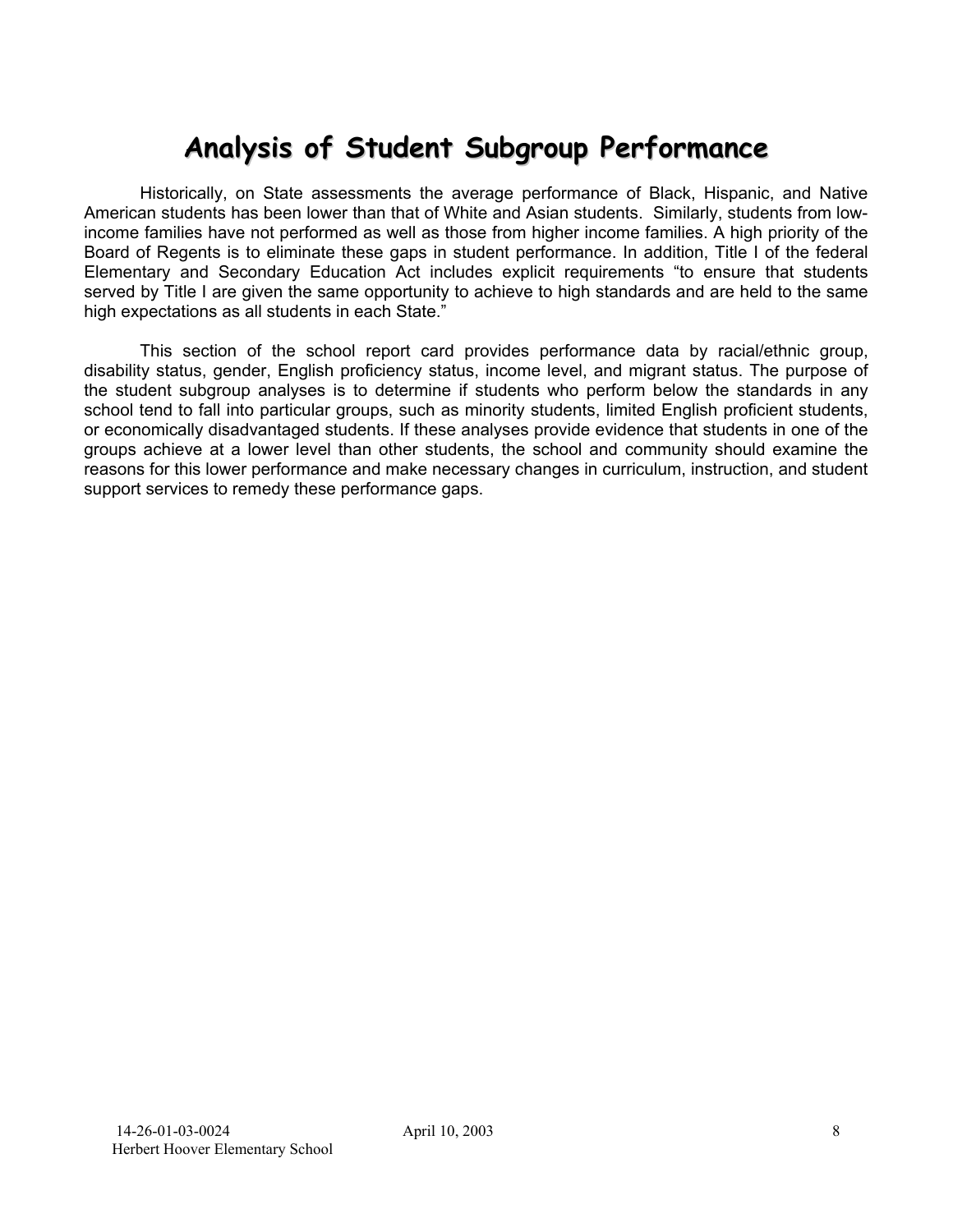English Language Arts

|                                              | 2000-01       |                                                                   |             |     | $2001 - 02$    |                                                                   |         |     |
|----------------------------------------------|---------------|-------------------------------------------------------------------|-------------|-----|----------------|-------------------------------------------------------------------|---------|-----|
| <b>Student Subgroup</b>                      | <b>Tested</b> | <b>Percentages of Tested</b><br><b>Students Scoring at Levels</b> |             |     | <b>Tested</b>  | <b>Percentages of Tested</b><br><b>Students Scoring at Levels</b> |         |     |
|                                              |               | $2 - 4$                                                           | $3 - 4$     | 4   |                | $2 - 4$                                                           | $3 - 4$ | 4   |
| <b>Results by Race/Ethnicity</b>             |               |                                                                   |             |     |                |                                                                   |         |     |
| American Indian/Alaskan Native               | $\mathbf 0$   | 0%                                                                | 0%          | 0%  | $\mathbf 0$    | 0%                                                                | 0%      | 0%  |
| <b>Black</b>                                 | 3             | s                                                                 | s           | s   | 5              | s                                                                 | s       | s   |
| Hispanic                                     | 0             | 0%                                                                | 0%          | 0%  | 2              | $\mathbf s$                                                       | s       | s   |
| Asian or Pacific Islander                    | $\mathbf 0$   | 0%                                                                | 0%          | 0%  | $\mathbf 0$    | 0%                                                                | 0%      | 0%  |
| White                                        | 97            | s                                                                 | $\mathbf s$ | s   | 98             | 99%                                                               | 70%     | 18% |
| Total                                        | 100           | 96%                                                               | 66%         | 6%  | 105            | 99%                                                               | 71%     | 18% |
| Small Group Totals (s)                       | 100           | 96%                                                               | 66%         | 6%  | $\overline{7}$ | 100%                                                              | 86%     | 14% |
| <b>Results by Disability Status</b>          |               |                                                                   |             |     |                |                                                                   |         |     |
| General-education students                   | 88            | 97%                                                               | 73%         | 7%  | 95             | 100%                                                              | 73%     | 20% |
| Students with disabilities                   | 12            | 92%                                                               | 17%         | 0%  | 10             | 90%                                                               | 60%     | 0%  |
| Total                                        | 100           | 96%                                                               | 66%         | 6%  | 105            | 99%                                                               | 71%     | 18% |
| <b>Results by Gender</b>                     |               |                                                                   |             |     |                |                                                                   |         |     |
| Female                                       | 44            | 93%                                                               | 77%         | 11% | 49             | 98%                                                               | 71%     | 14% |
| Male                                         | 56            | 98%                                                               | 57%         | 2%  | 56             | 100%                                                              | 71%     | 21% |
| Total                                        | 100           | 96%                                                               | 66%         | 6%  | 105            | 99%                                                               | 71%     | 18% |
| <b>Results by English Proficiency Status</b> |               |                                                                   |             |     |                |                                                                   |         |     |
| English proficient                           | 100           | 96%                                                               | 66%         | 6%  | 105            | 99%                                                               | 71%     | 18% |
| Limited English proficient                   | 0             | 0%                                                                | 0%          | 0%  | $\Omega$       | 0%                                                                | 0%      | 0%  |
| Total                                        | 100           | 96%                                                               | 66%         | 6%  | 105            | 99%                                                               | 71%     | 18% |
| <b>Results by Income Level</b>               |               |                                                                   |             |     |                |                                                                   |         |     |
| Economically disadvantaged                   | 20            | 95%                                                               | 65%         | 5%  | 25             | 100%                                                              | 64%     | 0%  |
| Not disadvantaged                            | 80            | 96%                                                               | 66%         | 6%  | 80             | 99%                                                               | 74%     | 24% |
| Total                                        | 100           | 96%                                                               | 66%         | 6%  | 105            | 99%                                                               | 71%     | 18% |
| <b>Results by Migrant Status</b>             |               |                                                                   |             |     |                |                                                                   |         |     |
| Migrant family                               | 0             | $0\%$                                                             | 0%          | 0%  | $\Omega$       | 0%                                                                | 0%      | 0%  |
| Not migrant family                           | 100           | 96%                                                               | 66%         | 6%  | 105            | 99%                                                               | 71%     | 18% |
| Total                                        | 100           | 96%                                                               | 66%         | 6%  | 105            | 99%                                                               | 71%     | 18% |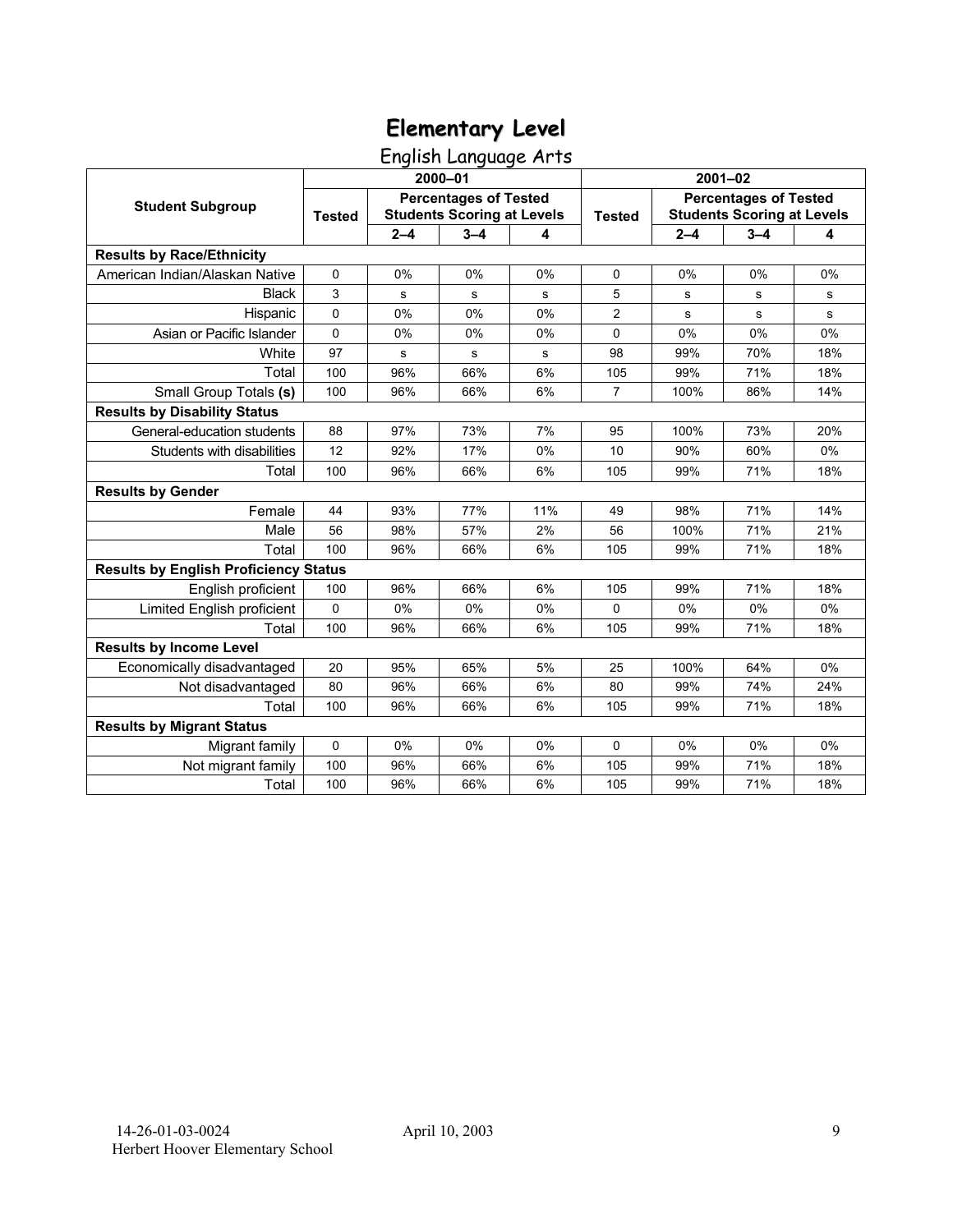### Mathematics

|                                              | 2000-01                                                                            |         |         |               | $2001 - 02$                                                       |         |         |     |
|----------------------------------------------|------------------------------------------------------------------------------------|---------|---------|---------------|-------------------------------------------------------------------|---------|---------|-----|
| <b>Student Subgroup</b>                      | <b>Percentages of Tested</b><br><b>Students Scoring at Levels</b><br><b>Tested</b> |         |         | <b>Tested</b> | <b>Percentages of Tested</b><br><b>Students Scoring at Levels</b> |         |         |     |
|                                              |                                                                                    | $2 - 4$ | $3 - 4$ | 4             |                                                                   | $2 - 4$ | $3 - 4$ | 4   |
| <b>Results by Race/Ethnicity</b>             |                                                                                    |         |         |               |                                                                   |         |         |     |
| American Indian/Alaskan Native               | $\mathbf 0$                                                                        | 0%      | 0%      | 0%            | $\Omega$                                                          | 0%      | 0%      | 0%  |
| <b>Black</b>                                 | 3                                                                                  | s       | s       | s             | 5                                                                 | s       | s       | s   |
| Hispanic                                     | 0                                                                                  | 0%      | 0%      | 0%            | 2                                                                 | s       | s       | s   |
| Asian or Pacific Islander                    | $\mathbf 0$                                                                        | 0%      | 0%      | 0%            | 0                                                                 | 0%      | 0%      | 0%  |
| White                                        | 99                                                                                 | s       | s       | s             | 98                                                                | 99%     | 85%     | 29% |
| Total                                        | 102                                                                                | 99%     | 83%     | 30%           | 105                                                               | 99%     | 84%     | 30% |
| Small Group Totals (s)                       | 102                                                                                | 99%     | 83%     | 30%           | $\overline{7}$                                                    | 100%    | 71%     | 57% |
| <b>Results by Disability Status</b>          |                                                                                    |         |         |               |                                                                   |         |         |     |
| General-education students                   | 90                                                                                 | 100%    | 89%     | 34%           | 95                                                                | 100%    | 86%     | 34% |
| Students with disabilities                   | 12                                                                                 | 92%     | 42%     | 0%            | 10                                                                | 90%     | 60%     | 0%  |
| Total                                        | 102                                                                                | 99%     | 83%     | 30%           | 105                                                               | 99%     | 84%     | 30% |
| <b>Results by Gender</b>                     |                                                                                    |         |         |               |                                                                   |         |         |     |
| Female                                       | 44                                                                                 | 100%    | 82%     | 39%           | 49                                                                | 98%     | 80%     | 20% |
| Male                                         | 58                                                                                 | 98%     | 84%     | 24%           | 56                                                                | 100%    | 88%     | 39% |
| Total                                        | 102                                                                                | 99%     | 83%     | 30%           | 105                                                               | 99%     | 84%     | 30% |
| <b>Results by English Proficiency Status</b> |                                                                                    |         |         |               |                                                                   |         |         |     |
| English proficient                           | 102                                                                                | 99%     | 83%     | 30%           | 105                                                               | 99%     | 84%     | 30% |
| Limited English proficient                   | 0                                                                                  | 0%      | 0%      | 0%            | $\Omega$                                                          | 0%      | 0%      | 0%  |
| Total                                        | 102                                                                                | 99%     | 83%     | 30%           | 105                                                               | 99%     | 84%     | 30% |
| <b>Results by Income Level</b>               |                                                                                    |         |         |               |                                                                   |         |         |     |
| Economically disadvantaged                   | 21                                                                                 | 100%    | 81%     | 14%           | 25                                                                | 96%     | 72%     | 16% |
| Not disadvantaged                            | 81                                                                                 | 99%     | 84%     | 35%           | 80                                                                | 100%    | 88%     | 35% |
| Total                                        | 102                                                                                | 99%     | 83%     | 30%           | 105                                                               | 99%     | 84%     | 30% |
| <b>Results by Migrant Status</b>             |                                                                                    |         |         |               |                                                                   |         |         |     |
| Migrant family                               | 0                                                                                  | $0\%$   | 0%      | 0%            | $\Omega$                                                          | 0%      | 0%      | 0%  |
| Not migrant family                           | 102                                                                                | 99%     | 83%     | 30%           | 105                                                               | 99%     | 84%     | 30% |
| Total                                        | 102                                                                                | 99%     | 83%     | 30%           | 105                                                               | 99%     | 84%     | 30% |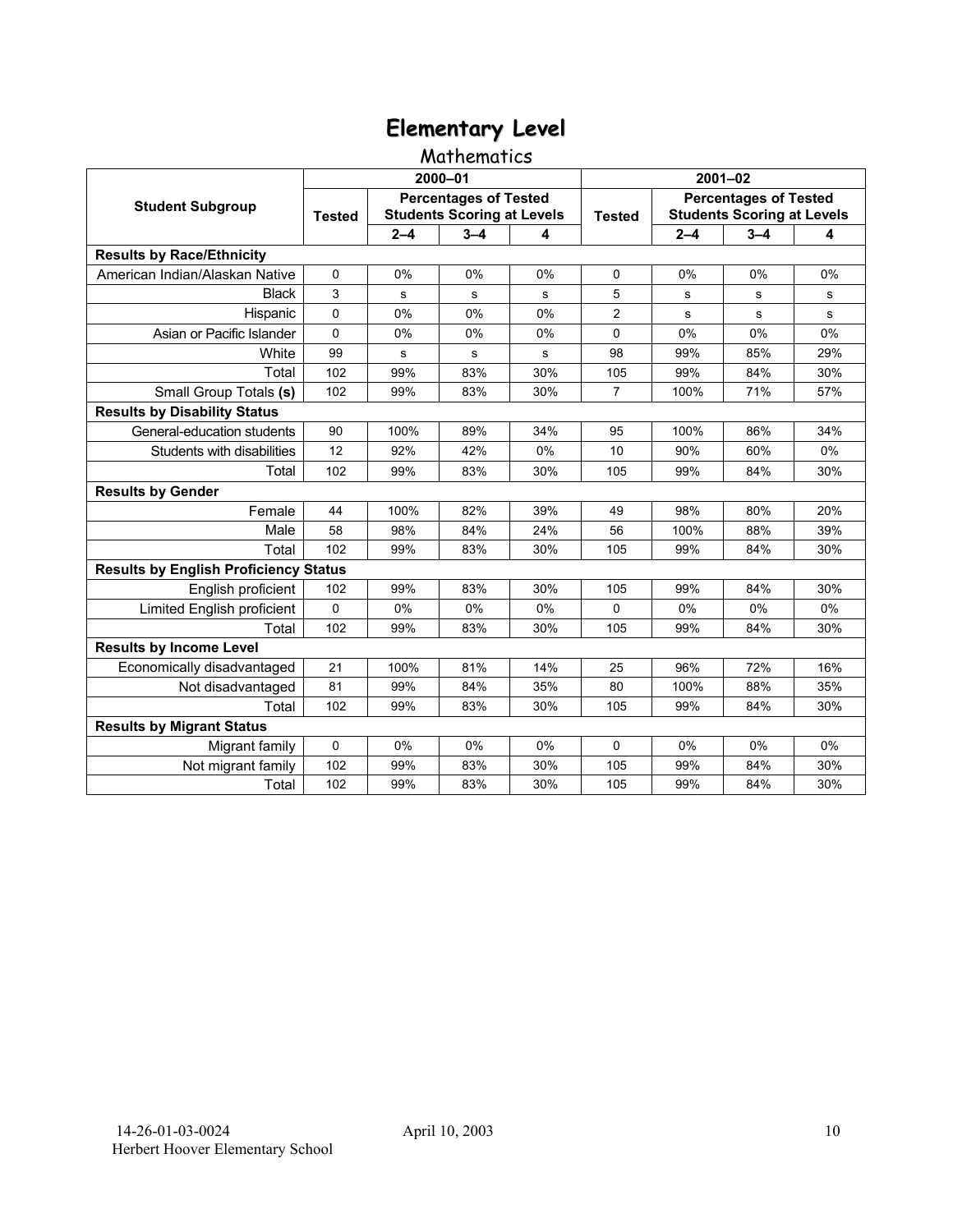## Science Multiple-Choice

|                                              | 2000-01       |                                                                                       | $2001 - 02$    |                                                                                              |  |  |  |
|----------------------------------------------|---------------|---------------------------------------------------------------------------------------|----------------|----------------------------------------------------------------------------------------------|--|--|--|
| <b>Student Subgroup</b>                      | <b>Tested</b> | Percentages of<br><b>Tested</b><br><b>Students</b><br><b>Scoring above</b><br>the SDL | <b>Tested</b>  | <b>Percentages of</b><br><b>Tested</b><br><b>Students</b><br><b>Scoring above</b><br>the SDL |  |  |  |
| <b>Results by Race/Ethnicity</b>             |               |                                                                                       |                |                                                                                              |  |  |  |
| American Indian/Alaskan Native               |               |                                                                                       | 0              | 0%                                                                                           |  |  |  |
| <b>Black</b>                                 |               |                                                                                       | 5              | s                                                                                            |  |  |  |
| Hispanic                                     |               |                                                                                       | $\overline{2}$ | s                                                                                            |  |  |  |
| Asian or Pacific Islander                    |               |                                                                                       | $\Omega$       | 0%                                                                                           |  |  |  |
| White                                        |               |                                                                                       | 97             | 89%                                                                                          |  |  |  |
| Total                                        |               |                                                                                       | 104            | 89%                                                                                          |  |  |  |
| Small Group Totals (s)                       |               |                                                                                       | $\overline{7}$ | 100%                                                                                         |  |  |  |
| <b>Results by Disability Status</b>          |               |                                                                                       |                |                                                                                              |  |  |  |
| General-education students                   | 90            | 86%                                                                                   | 95             | 92%                                                                                          |  |  |  |
| Students with disabilities                   | 12            | 42%                                                                                   | 9              | 67%                                                                                          |  |  |  |
| Total                                        | 102           | 80%                                                                                   | 104            | 89%                                                                                          |  |  |  |
| <b>Results by Gender</b>                     |               |                                                                                       |                |                                                                                              |  |  |  |
| Female                                       |               |                                                                                       | 49             | 84%                                                                                          |  |  |  |
| Male                                         |               |                                                                                       | 55             | 95%                                                                                          |  |  |  |
| Total                                        |               |                                                                                       | 104            | 89%                                                                                          |  |  |  |
| <b>Results by English Proficiency Status</b> |               |                                                                                       |                |                                                                                              |  |  |  |
| English proficient                           |               |                                                                                       | 104            | 89%                                                                                          |  |  |  |
| Limited English proficient                   |               |                                                                                       | $\Omega$       | 0%                                                                                           |  |  |  |
| Total                                        |               |                                                                                       | 104            | 89%                                                                                          |  |  |  |
| <b>Results by Income Level</b>               |               |                                                                                       |                |                                                                                              |  |  |  |
| Economically disadvantaged                   |               |                                                                                       | 24             | 88%                                                                                          |  |  |  |
| Not disadvantaged                            |               |                                                                                       | 80             | 90%                                                                                          |  |  |  |
| Total                                        |               |                                                                                       | 104            | 89%                                                                                          |  |  |  |
| <b>Results by Migrant Status</b>             |               |                                                                                       |                |                                                                                              |  |  |  |
| Migrant family                               |               |                                                                                       | $\Omega$       | 0%                                                                                           |  |  |  |
| Not migrant family                           |               |                                                                                       | 104            | 89%                                                                                          |  |  |  |
| Total                                        |               |                                                                                       | 104            | 89%                                                                                          |  |  |  |